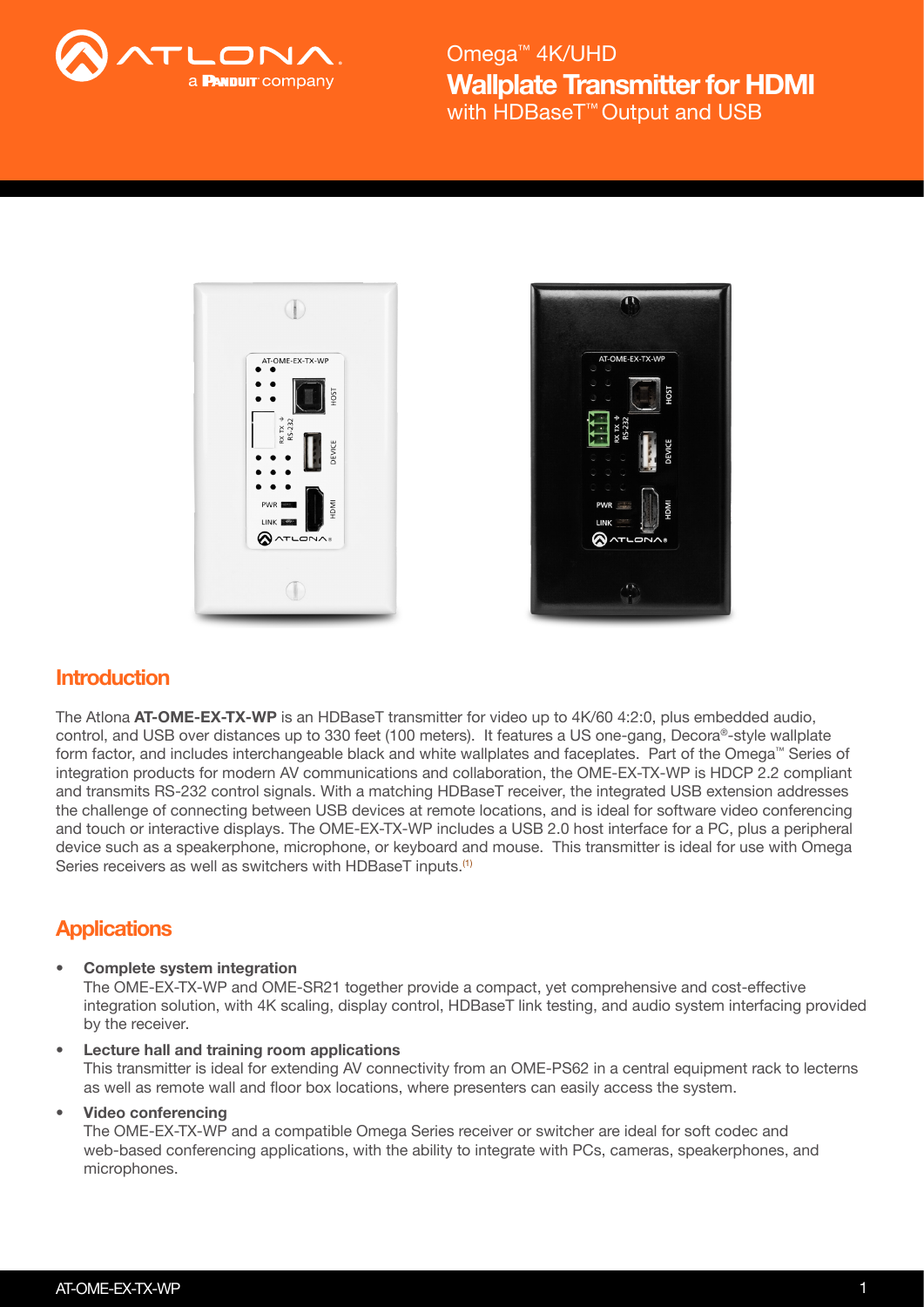

# Key Features

## US one-gang enclosure for Decora-style wallplate openings – interchangeable black or white trim kits

- Allows inconspicuous installation on a wall, in furniture, or in a floor box. Includes black and white wallplates and faceplates.
- Meets end user requirements for conveniently accessible yet discreet AV connectivity.

## Video, audio, power, and data over category cable utilizing HDBaseT technology

- Transmits up to 330 feet (100 meters) @ 1080p with CAT5e/6 or 4K/UHD using CAT6a/7 cable.
- Uses easy-to-integrate category cable for low-cost, reliable system installation.

## USB 2.0 interfacing and extension up to 330 feet (100 meters)

- USB type B interface for connection to a host PC, plus a USB type A port for a peripheral device such as a microphone, speakerphone, or a keyboard and mouse.
- Provides an ideal USB integration solution for software video conferencing, and applications with interactive collaboration.

## 4K/UHD capability @ 60 Hz with 4:2:0 chroma subsampling

- Compatible with sources up to 4K/60 4:2:0 and 4K/30 4:4:4.
- Supports HDMI data rates up to 10 Gbps from PCs, media players,and Ultra HD Blu-ray players.

## HDCP 2.2 compliant

- Adheres to latest specification for High-bandwidth Digital Content Protection.
- Allows protected content stream to pass between authenticated devices.

### Remote PoE (Power over Ethernet) powering

- Industry standard IEEE 802.3af PoE is supplied by an Atlona receiver or switcher over HDBaseT.
- Allows convenient wall, floor box, or furniture installation without the need for local AC power.

### Award-winning 10 year limited product warranty

- Ensures long-term product reliability and performance in residential and commercial systems.
- Specify, purchase, and install with confidence.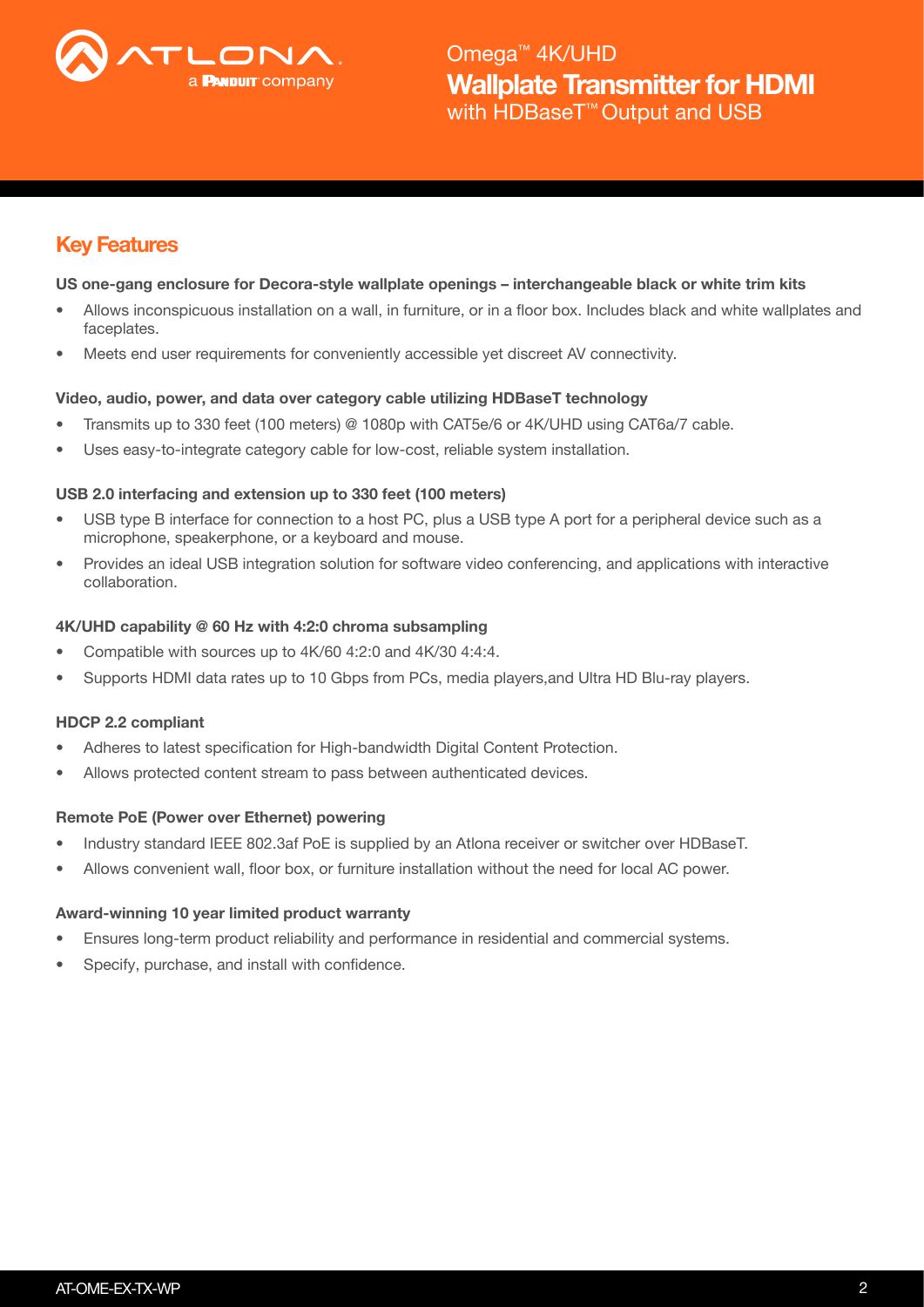

# **Specifications**

| Video                          |                                                                                                                                                                                               |     |                       |     |  |
|--------------------------------|-----------------------------------------------------------------------------------------------------------------------------------------------------------------------------------------------|-----|-----------------------|-----|--|
| <b>HDMI</b> Specification      | HDMI 2.0, HDCP 2.2                                                                                                                                                                            |     |                       |     |  |
| <b>TMDS Clock</b>              | 300 MHz                                                                                                                                                                                       |     |                       |     |  |
| UHD/HD                         | 4096×2160(DCI)@60 <sup>@</sup> /30/24 Hz, 3840×2160(UHD)@60 <sup>@</sup> /50/24/25/30 Hz, 1080p@23.98/24/25/29.97/30<br>/50/59.94/60 Hz, 1080i@25/29.97/30 Hz, 720p@30/50/59.94/60 Hz         |     |                       |     |  |
| <b>VESA</b>                    | 2560×2048, 2560×1600, 2048×1536, 1920×1200, 1680×1050, 1600×1200, 1600×900, 1440×900,<br>1400×1050, 1366×768, 1360×768, 1280×1024, 1280×800 1280×768, 1152×768, 1024×768, 800×600,<br>640×480 |     |                       |     |  |
| Color Space                    | YUV, RGB                                                                                                                                                                                      |     |                       |     |  |
| Chroma Subsampling             | 4:4:4, 4:2:2, 4:2:0                                                                                                                                                                           |     |                       |     |  |
| Color Depth                    | 8-bit, 10-bit, 12-bit                                                                                                                                                                         |     |                       |     |  |
| Audio                          |                                                                                                                                                                                               |     |                       |     |  |
| Pass-through                   | PCM 2Ch, LPCM 5.1, LPCM 7.1, Dolby® Digital, DTS 5.1, Dolby Digital Plus, Dolby TrueHD, Dolby<br>Atmos®, DTS®, DTS-HD Master Audio™, DTS:X                                                    |     |                       |     |  |
| <b>Sample Rate</b>             | 32 kHz, 44.1 kHz, 48 kHz, 88.2 kHz, 96 kHz, 176.4 kHz, 192 kHz                                                                                                                                |     |                       |     |  |
| <b>Bit Depth</b>               | Up to 24-bit                                                                                                                                                                                  |     |                       |     |  |
|                                |                                                                                                                                                                                               |     |                       |     |  |
| <b>USB</b>                     |                                                                                                                                                                                               |     |                       |     |  |
| Signal                         | 2.0                                                                                                                                                                                           |     |                       |     |  |
| <b>Maximum Data Rate</b>       | 120 Mbps                                                                                                                                                                                      |     |                       |     |  |
| Control                        |                                                                                                                                                                                               |     |                       |     |  |
| <b>CEC</b>                     | Pass-through                                                                                                                                                                                  |     |                       |     |  |
| <b>RS-232</b>                  | Pass-through from control system to sink device; supports baud rates from 2400 to 115200                                                                                                      |     |                       |     |  |
|                                |                                                                                                                                                                                               |     |                       |     |  |
| <b>Connectors</b>              |                                                                                                                                                                                               |     |                       |     |  |
| <b>HDMI</b>                    | 1 - Type A, 19-pin female                                                                                                                                                                     |     |                       |     |  |
| <b>HDBaseT OUT</b>             | $1 - RJ45$                                                                                                                                                                                    |     |                       |     |  |
| <b>HOST</b>                    | 1 - USB Type-B                                                                                                                                                                                |     |                       |     |  |
| <b>DEVICE</b>                  | 1 - USB Type-A                                                                                                                                                                                |     |                       |     |  |
| <b>RS-232</b>                  | 1 - captive screw, 3-pin                                                                                                                                                                      |     |                       |     |  |
| <b>Indicators and Controls</b> |                                                                                                                                                                                               |     |                       |     |  |
| PWR LED indicator              | 1 - LED, green                                                                                                                                                                                |     |                       |     |  |
| <b>LINK LED indicator</b>      | 1 - LED, yellow                                                                                                                                                                               |     |                       |     |  |
|                                |                                                                                                                                                                                               |     |                       |     |  |
| <b>Resolution / Distance</b>   | 4K/UHD - Feet / Meters                                                                                                                                                                        |     | 1080p - Feet / Meters |     |  |
| HDMI IN/OUT                    | 15                                                                                                                                                                                            | 5   | 30                    | 10  |  |
| CAT5e                          | 295                                                                                                                                                                                           | 90  | 330                   | 100 |  |
| CAT6/6a/7                      | 330                                                                                                                                                                                           | 100 | 330                   | 100 |  |
| Power                          |                                                                                                                                                                                               |     |                       |     |  |
| Consumption                    | 11.18 W (includes 2.5 W for USB, powered by RX)                                                                                                                                               |     |                       |     |  |
| <b>USB Power</b>               | 2.5 W USB device interface                                                                                                                                                                    |     |                       |     |  |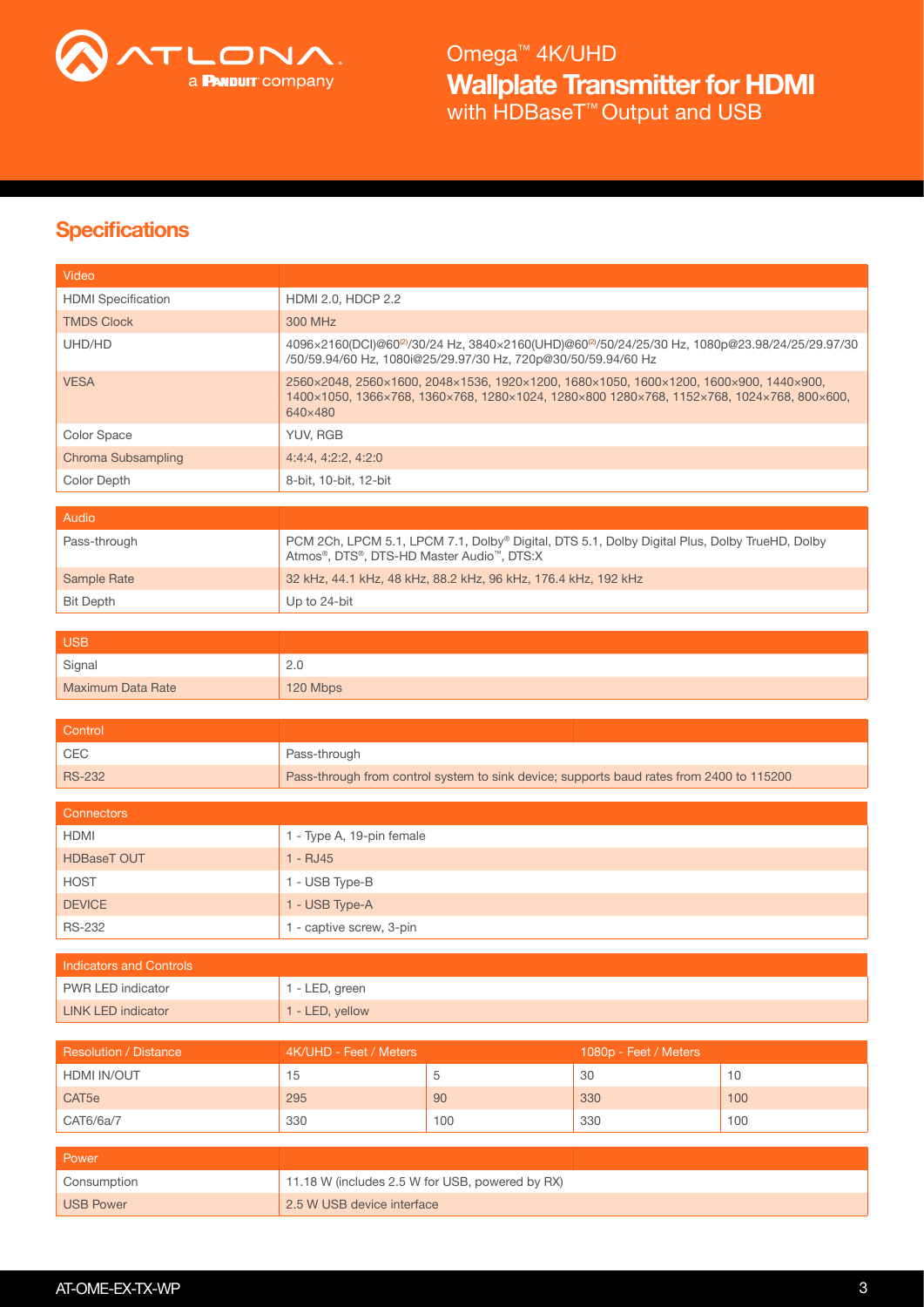

| Environmental                  |                                                                |  |
|--------------------------------|----------------------------------------------------------------|--|
| <b>Operating Temperature</b>   | 0° to 122° F<br>$0^\circ$ - $50^\circ$ C                       |  |
| <b>Storage Temperature</b>     | $-4^\circ$ to $+140^\circ$ F<br>$-20^\circ$ to $+60^\circ$ C   |  |
| <b>Operating Humidity (RH)</b> | $+20$ to $+90\%$ , non-condensing                              |  |
|                                |                                                                |  |
| <b>Chassis</b>                 |                                                                |  |
| Dimensions (H x W x D)         | 4.07 in x 1.80 in x 2.63 in<br>103.50 mm x 45.80 mm x 67.00 mm |  |
| Weight                         | 0.40 lb, $180 g$                                               |  |
| Safety                         | CE, RoHS, FCC                                                  |  |

## **Footnotes**

(1) The AT-OME-EX-TX-WP is not compatible with the AT-UHD-HDVS-300 system for extending USB.

(2) Only supports 4:2:0.